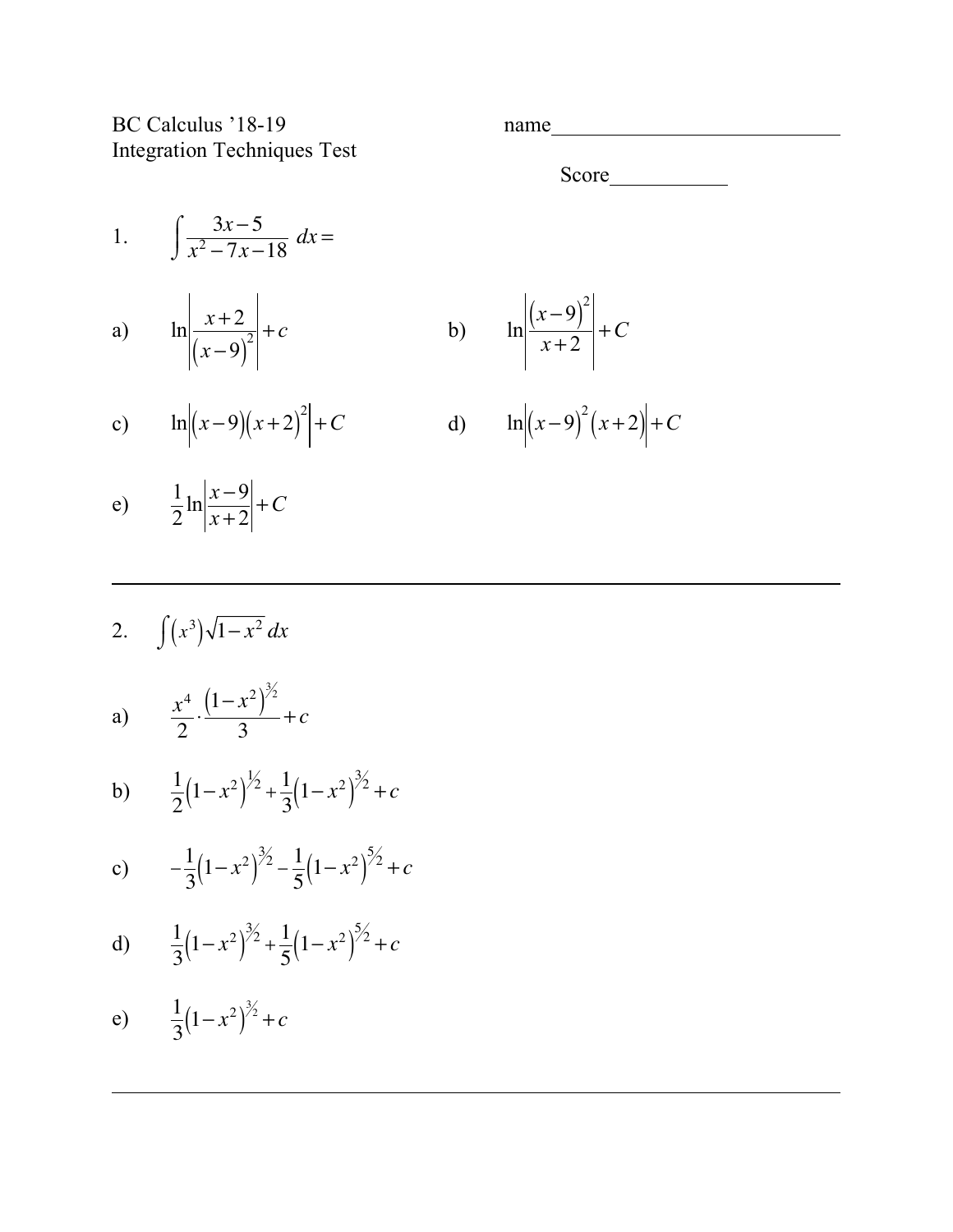- 3. For  $\int \csc^3 x \cot^5 x \, dx$ , the correct u-substitution is
- a)  $u = \csc x$
- b)  $u = \cot x$
- c) either  $u = \csc x$  or  $u = \cot x$
- d) neither  $u = \csc x$  nor  $u = \cot x$
- e) convert to sine and cosine

$$
4. \qquad \int x^3 \ln x \ dx =
$$

a) 
$$
\frac{x^4}{4}(4\ln x - 1) + c
$$
 b)  $\frac{x^4}{16}(4\ln x - 1) + c$  c)  $\frac{x^2}{4}(\ln x - 1) + c$   
d)  $3x^2(\ln x - \frac{1}{2}) + c$  e)  $x^2(3\ln x + 1) + c$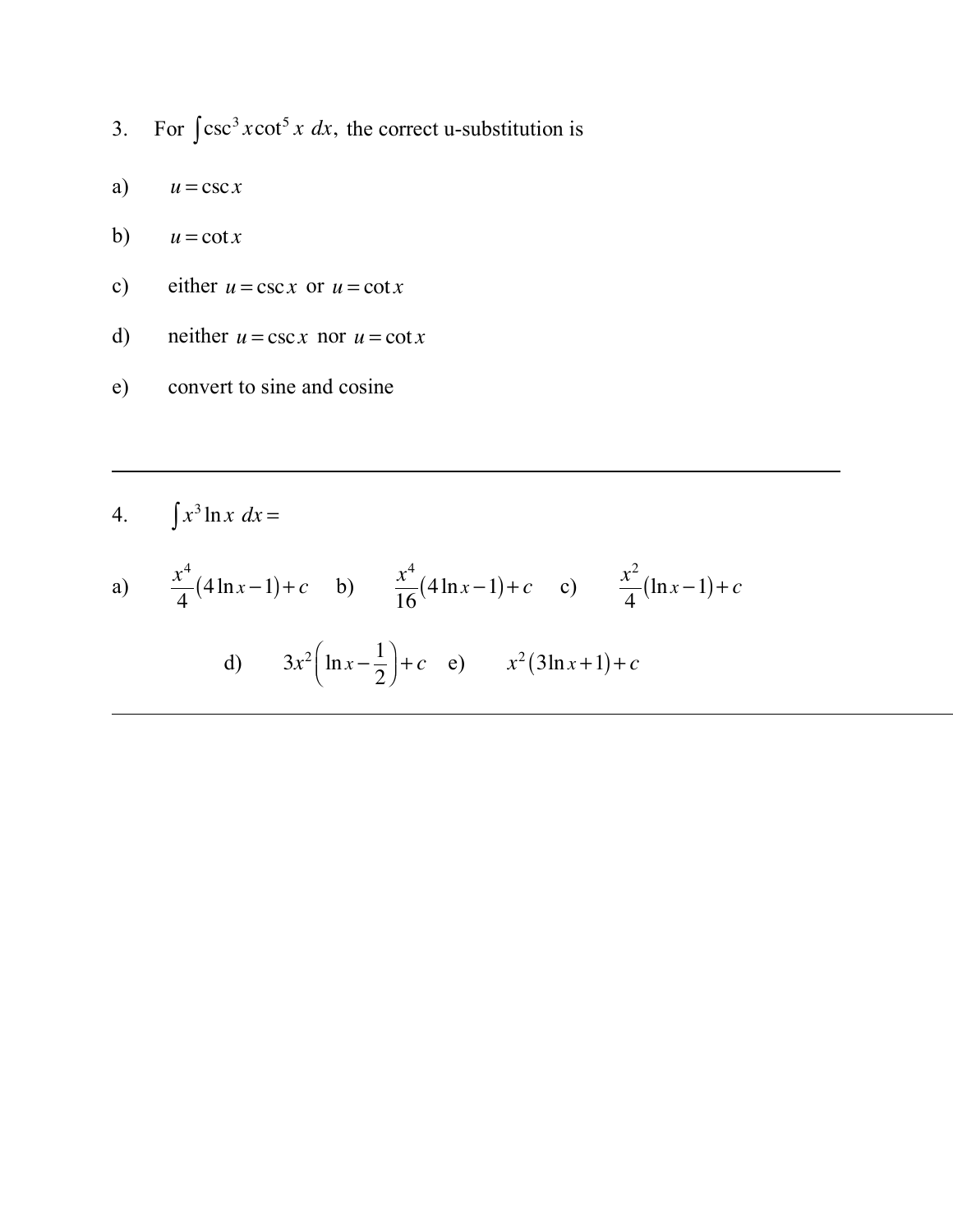5. What is the best method to evaluate 
$$
\int \frac{dx}{x(4x^2-9)}
$$
?

- a) Integration by Parts b) Substitution c) Partial Fractions
	- d) Completing the Square e) Formula

6. The population  $P(t)$  of a species satisfies the logistic differential equation  $\frac{dP}{dt} = \frac{1}{4000} P(400 - P)$ , where  $P(0) = 100$ . What is the end behavior of  $P(t)$ ? a) 10 b) 100

- c) 200
- d) 400
- e) 4000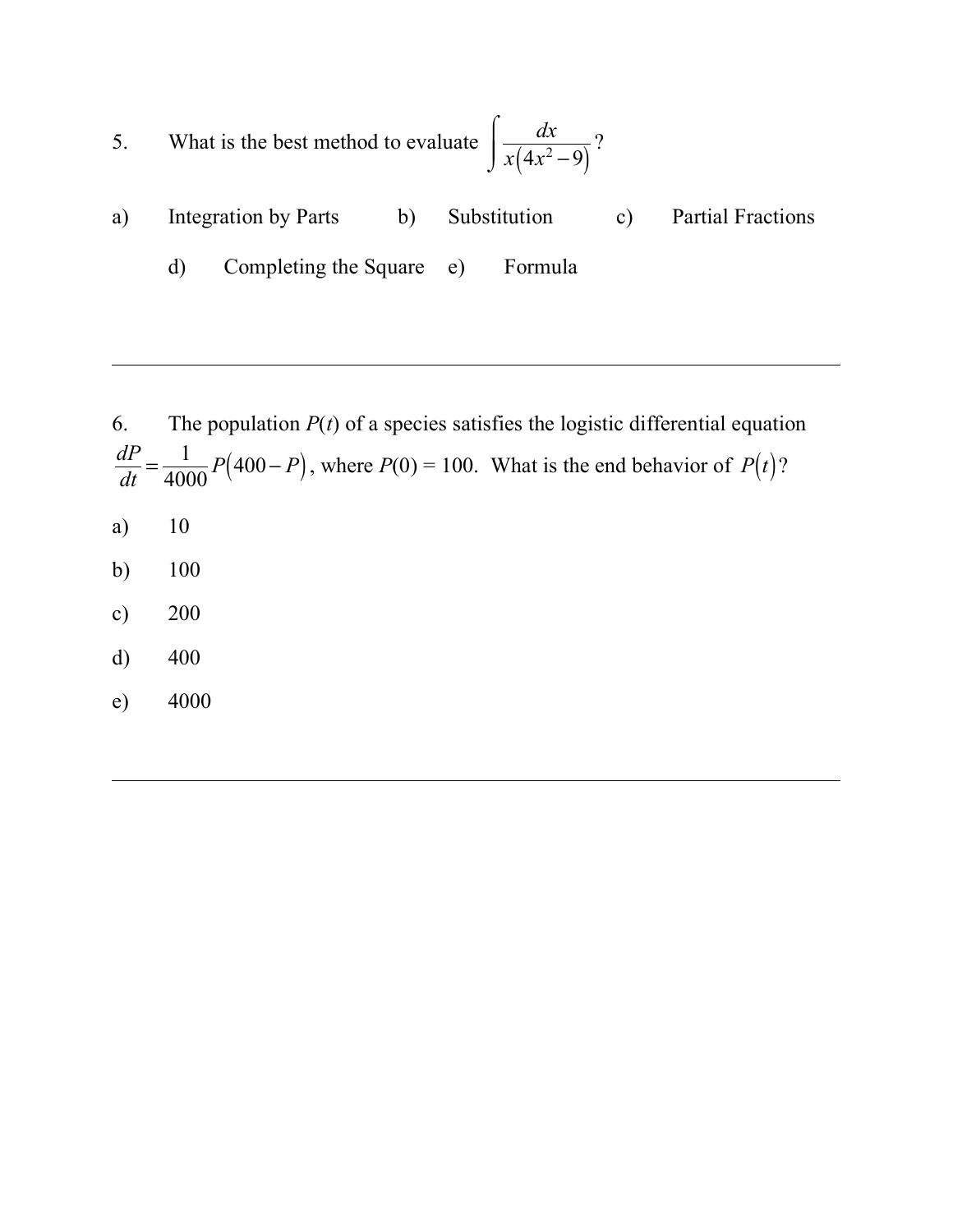Which of the following statements are true? 7.

I. 
$$
\int \frac{1}{x\sqrt{16-x^2}} dx = \frac{1}{4} \sec^{-1} \frac{x}{4} + c
$$

II. 
$$
\int \cot x \, dx = \ln|\sin x| + c
$$

III. 
$$
\int \left(\frac{e^x}{\tan e^x}\right) dx = \ln|\sec e^x| + c
$$

- II only I only III only  $b)$  $c)$  $a)$
- I and II only I and III only I, II, and III  $\mathbf{d}$  $e)$  $f$
- $\int x^2 \sin x \, dx =$ 8.
- $-x^2$  cos  $x 2x \sin x 2 \cos x + c$  $a)$
- $-x^2 \cos x + 2x \sin x 2\cos x + c$  $b)$
- $-x^2 \cos x + 2x \sin x + 2 \cos x + c$  $c)$

d) 
$$
-\frac{x^3}{3}\cos x + c
$$

 $2x\cos x + c$  $e)$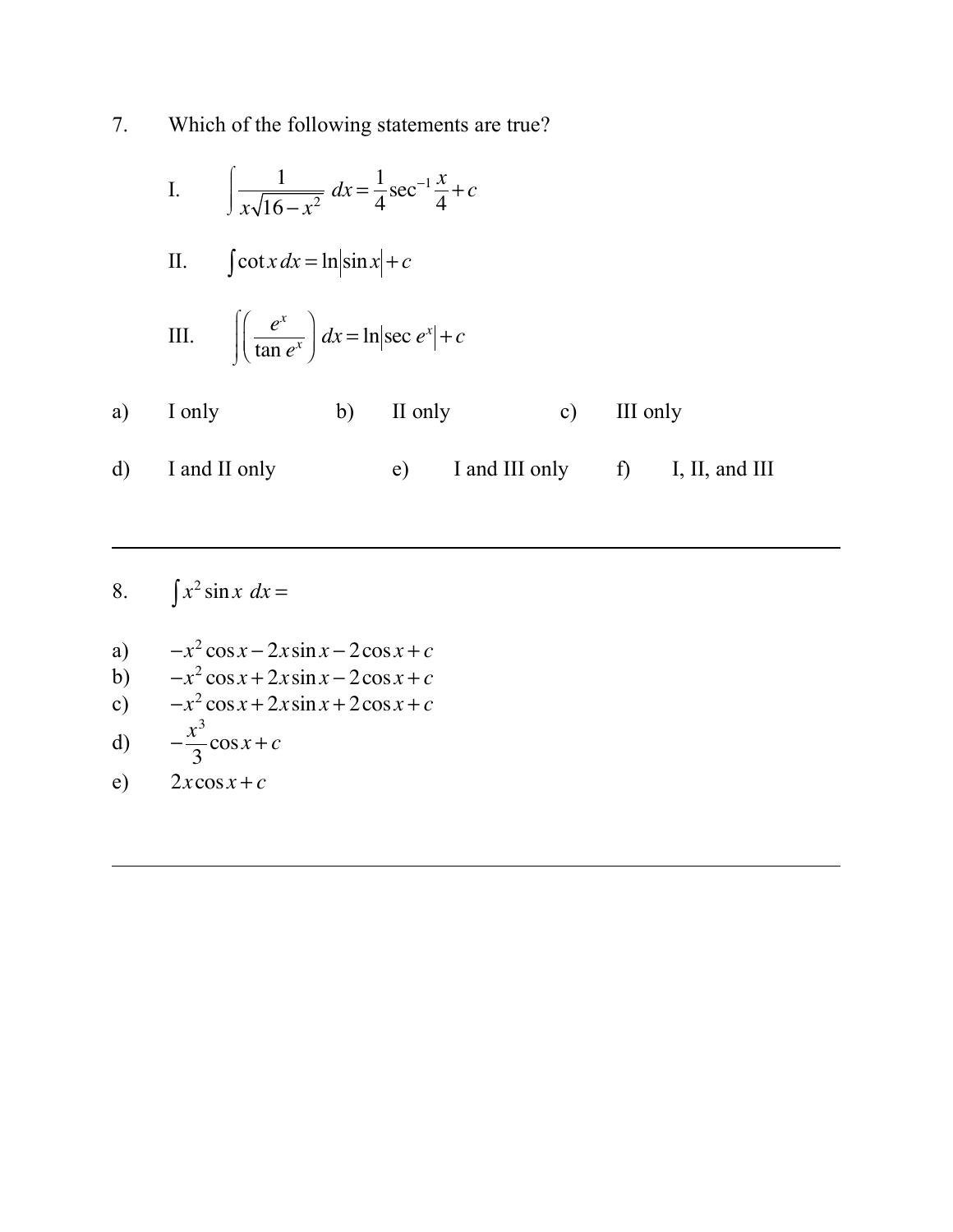9. 
$$
\int \frac{x^2 - 4}{x^2 + 4} dx =
$$
  
\na) 
$$
\frac{1}{2} \tan^{-1} \frac{x}{2} + c
$$
  
\nb) 
$$
\ln |x^2 + 4| + c
$$
  
\nc) 
$$
\ln |x^2 + 4| + \frac{1}{2} \tan^{-1} \frac{x}{2} + c
$$
  
\nd) 
$$
x - 4 \tan^{-1} \frac{x}{2} + c
$$
  
\ne) 
$$
x - 8 \tan^{-1} \frac{x}{2} + c
$$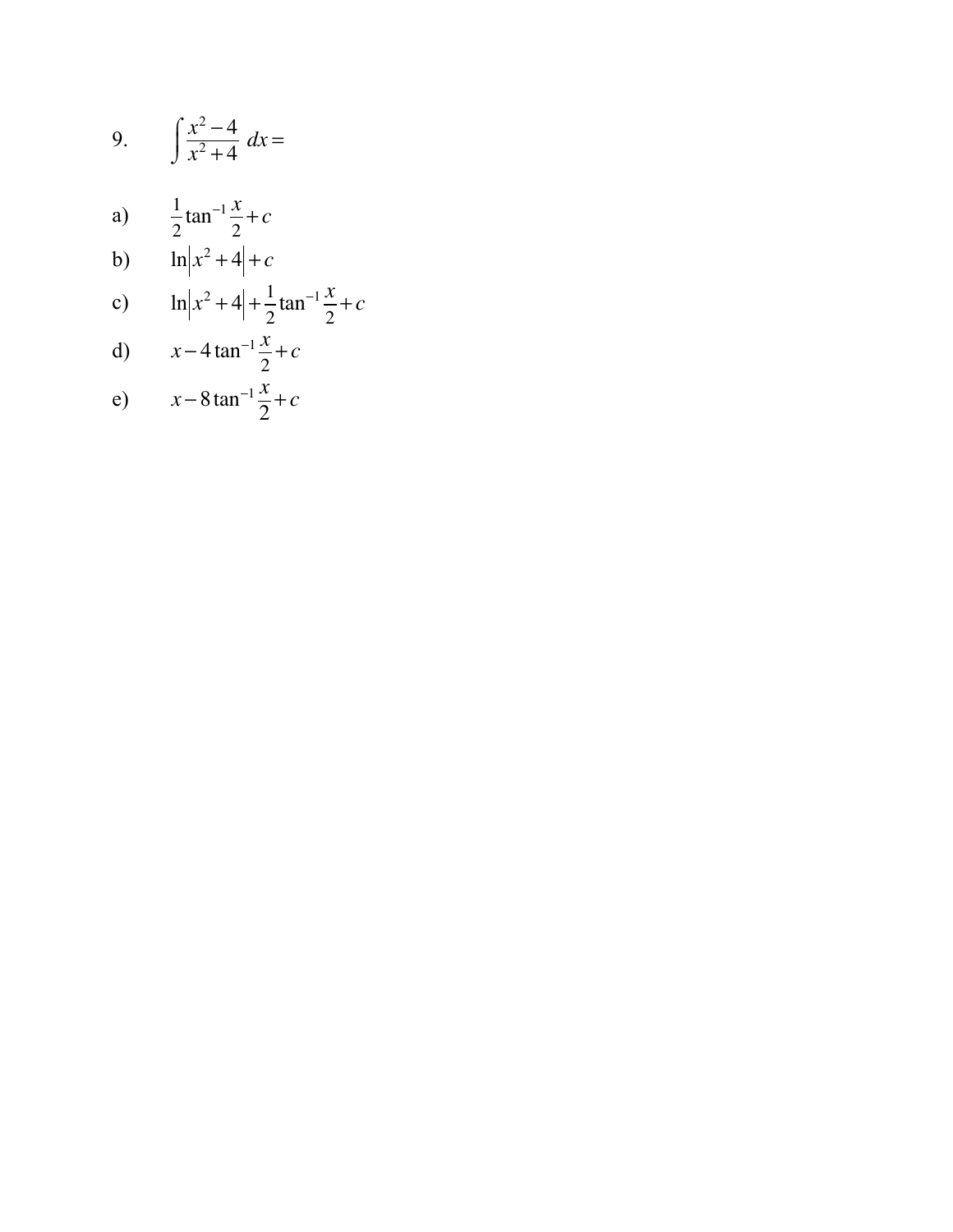BC Calculus '18-1 Integration Techniques Test 9 name

Score

1. 
$$
\int \frac{x^3 + x^2}{x^3 - 5x^2 - 4x + 20} dx
$$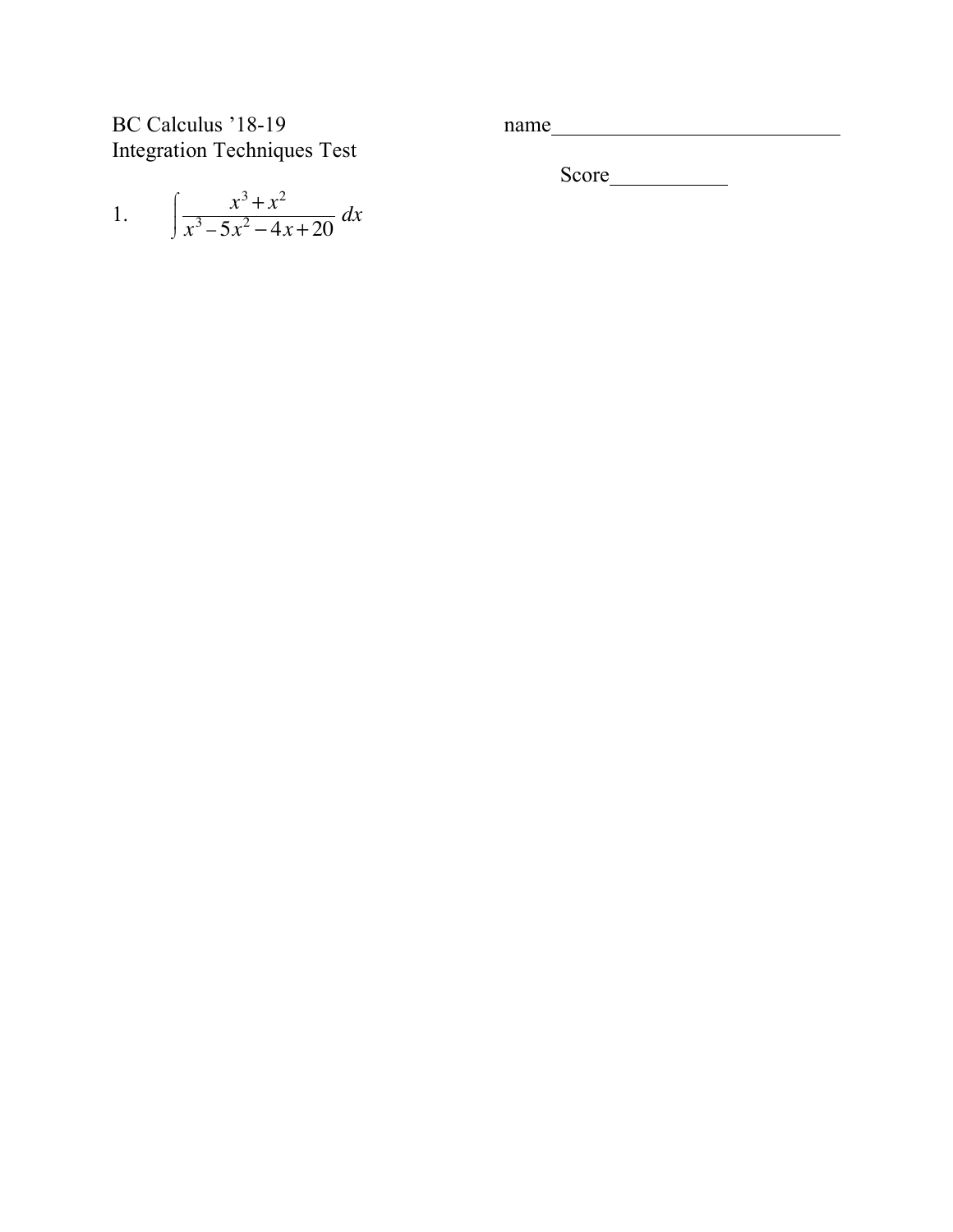2. Find the volume of a solid formed by cross-sections perpendicular to the *x*axis where the base is the region bounded by  $y=0$ ,  $x=0$ ,  $x=\frac{\pi}{2}$ , and 2

 $y = 2x\sqrt{\cos x}$ , and where the cross-sections are rectangles where the height is half the base edge. Show the anti-differentiation.